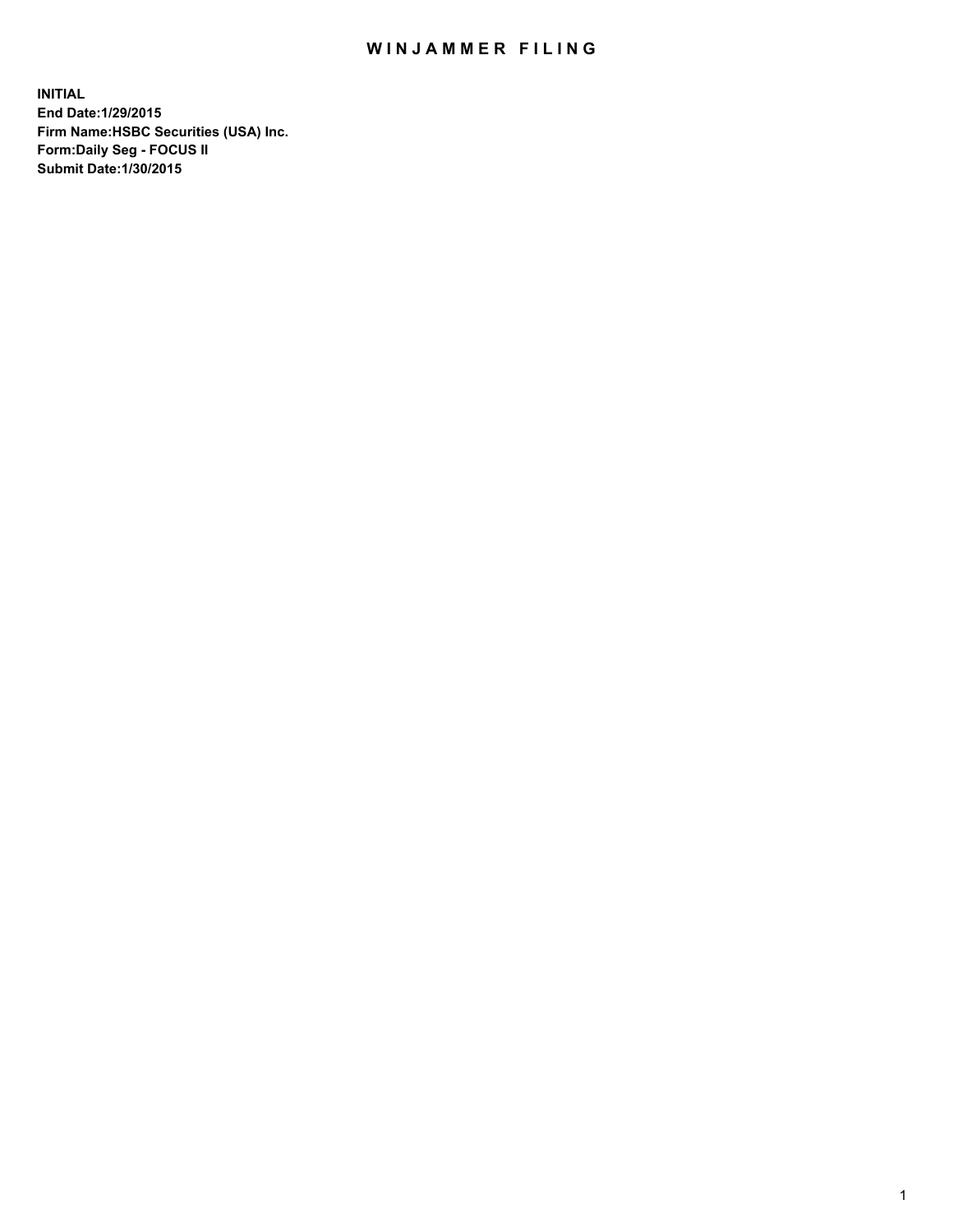## **INITIAL End Date:1/29/2015 Firm Name:HSBC Securities (USA) Inc. Form:Daily Seg - FOCUS II Submit Date:1/30/2015 Daily Segregation - Cover Page**

| Name of Company<br><b>Contact Name</b><br><b>Contact Phone Number</b><br><b>Contact Email Address</b>                                                                                                                                                                                                                         | <b>HSBC Securities (USA) Inc.</b><br>Steven richardson<br>212-525-6445<br>steven.richardson@us.hsbc.com |
|-------------------------------------------------------------------------------------------------------------------------------------------------------------------------------------------------------------------------------------------------------------------------------------------------------------------------------|---------------------------------------------------------------------------------------------------------|
| FCM's Customer Segregated Funds Residual Interest Target (choose one):<br>a. Minimum dollar amount: ; or<br>b. Minimum percentage of customer segregated funds required:%; or<br>c. Dollar amount range between: and; or<br>d. Percentage range of customer segregated funds required between:% and%.                         | 50,000,000<br>00<br>0 <sub>0</sub>                                                                      |
| FCM's Customer Secured Amount Funds Residual Interest Target (choose one):<br>a. Minimum dollar amount: ; or<br>b. Minimum percentage of customer secured funds required:%; or<br>c. Dollar amount range between: and; or<br>d. Percentage range of customer secured funds required between:% and%.                           | 10,000,000<br>0 <sub>0</sub><br>00                                                                      |
| FCM's Cleared Swaps Customer Collateral Residual Interest Target (choose one):<br>a. Minimum dollar amount: ; or<br>b. Minimum percentage of cleared swaps customer collateral required:%; or<br>c. Dollar amount range between: and; or<br>d. Percentage range of cleared swaps customer collateral required between:% and%. | 30,000,000<br><u>00</u><br><u>00</u>                                                                    |

Attach supporting documents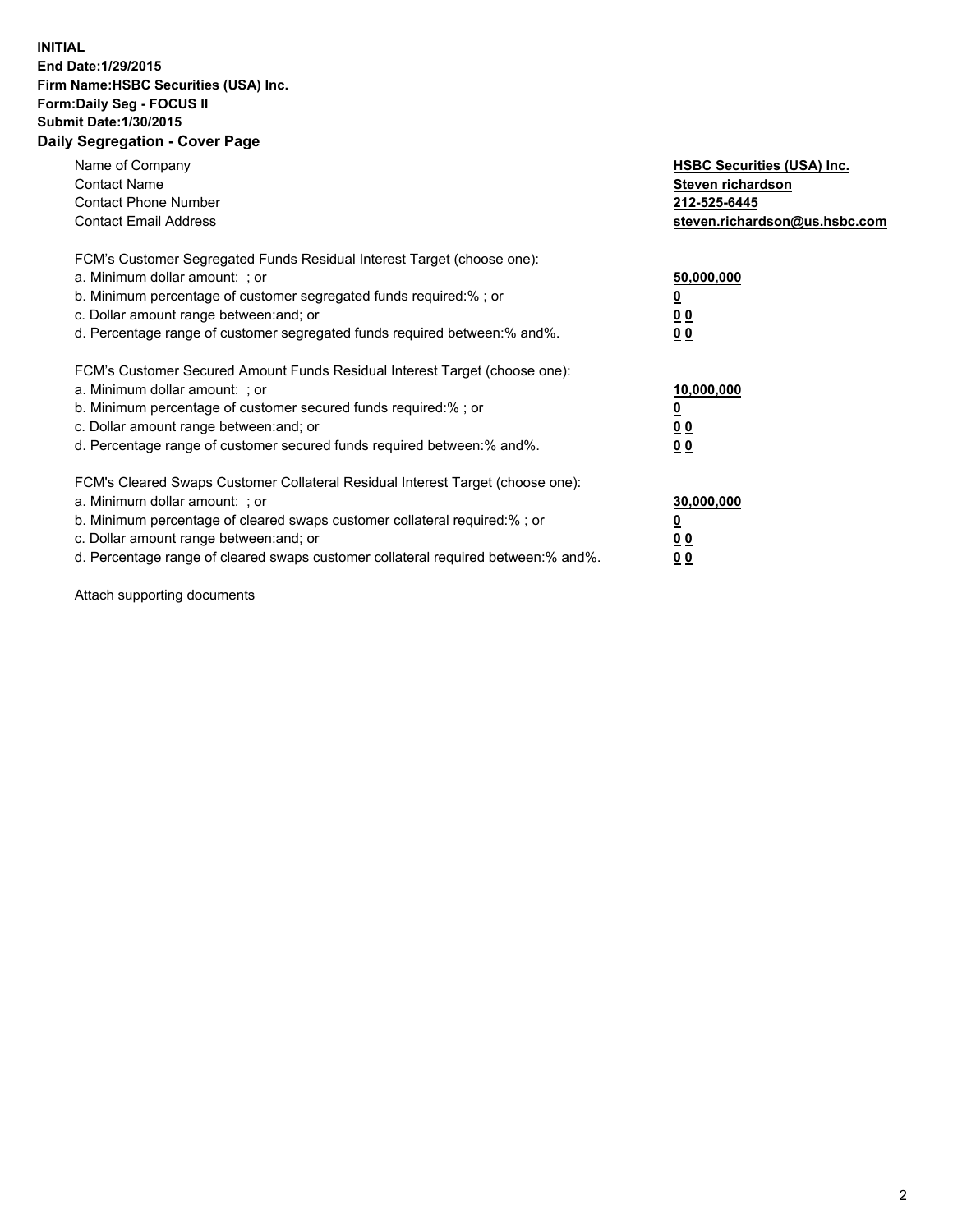**INITIAL End Date:1/29/2015 Firm Name:HSBC Securities (USA) Inc. Form:Daily Seg - FOCUS II Submit Date:1/30/2015 Daily Segregation - Secured Amounts** Foreign Futures and Foreign Options Secured Amounts Amount required to be set aside pursuant to law, rule or regulation of a foreign government or a rule of a self-regulatory organization authorized thereunder 1. Net ledger balance - Foreign Futures and Foreign Option Trading - All Customers A. Cash **73,985,160** [7315] B. Securities (at market) **33,640,102** [7317] 2. Net unrealized profit (loss) in open futures contracts traded on a foreign board of trade **42,505,998** [7325] 3. Exchange traded options a. Market value of open option contracts purchased on a foreign board of trade **0** [7335] b. Market value of open contracts granted (sold) on a foreign board of trade **0** [7337] 4. Net equity (deficit) (add lines 1. 2. and 3.) **150,131,260** [7345] 5. Account liquidating to a deficit and account with a debit balances - gross amount **923,745** [7351] Less: amount offset by customer owned securities **-923,713** [7352] **32** [7354] 6. Amount required to be set aside as the secured amount - Net Liquidating Equity Method (add lines 4 and 5) 7. Greater of amount required to be set aside pursuant to foreign jurisdiction (above) or line 6. FUNDS DEPOSITED IN SEPARATE REGULATION 30.7 ACCOUNTS 1. Cash in banks A. Banks located in the United States **30,242,104** [7500] B. Other banks qualified under Regulation 30.7 **0** [7520] **30,242,104** [7530] 2. Securities A. In safekeeping with banks located in the United States **78,640,102** [7540] B. In safekeeping with other banks qualified under Regulation 30.7 **0** [7560] **78,640,102** [7570] 3. Equities with registered futures commission merchants A. Cash **0** [7580] B. Securities **0** [7590] C. Unrealized gain (loss) on open futures contracts **0** [7600] D. Value of long option contracts **0** [7610]

4. Amounts held by clearing organizations of foreign boards of trade

 E. Value of short option contracts **0** [7615] **0** [7620] A. Cash **0** [7640] B. Securities **0** [7650] C. Amount due to (from) clearing organization - daily variation **0** [7660] D. Value of long option contracts **0** [7670] E. Value of short option contracts **0** [7675] **0** [7680] 5. Amounts held by members of foreign boards of trade A. Cash **45,280,449** [7700] B. Securities **0** [7710] C. Unrealized gain (loss) on open futures contracts **42,505,998** [7720] D. Value of long option contracts **0** [7730] E. Value of short option contracts **0** [7735] **87,786,447** [7740] 6. Amounts with other depositories designated by a foreign board of trade **0** [7760] 7. Segregated funds on hand **0** [7765] 8. Total funds in separate section 30.7 accounts **196,668,653** [7770] 9. Excess (deficiency) Set Aside for Secured Amount (subtract line 7 Secured Statement Page 1 from Line 8) **46,537,360** [7380] 10. Management Target Amount for Excess funds in separate section 30.7 accounts **31,119,683** [7780]

11. Excess (deficiency) funds in separate 30.7 accounts over (under) Management Target **15,417,677** [7785]

**0** [7305]

**150,131,292** [7355]

**150,131,293** [7360]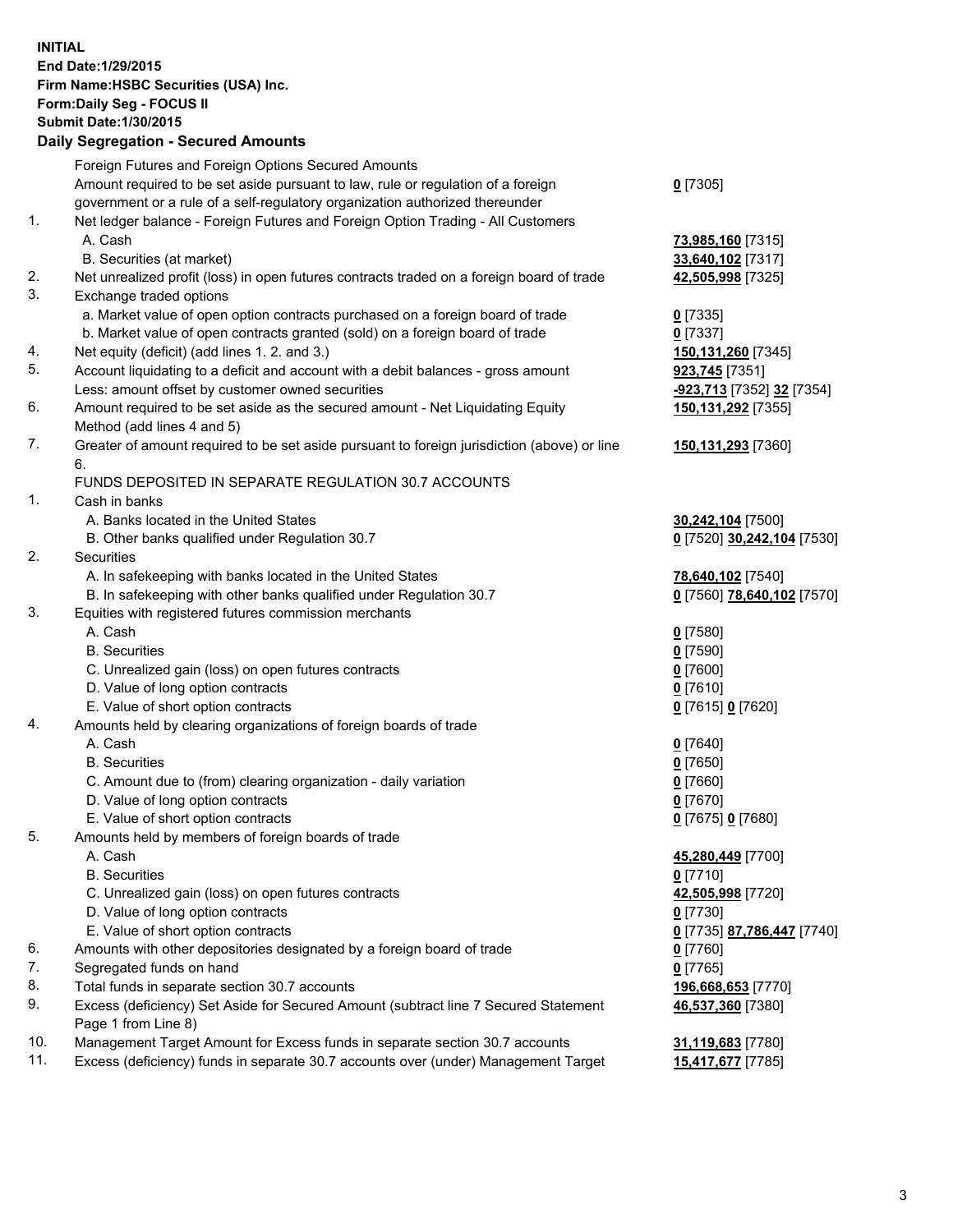| <b>INITIAL</b> | End Date: 1/29/2015<br>Firm Name: HSBC Securities (USA) Inc.<br>Form: Daily Seg - FOCUS II<br><b>Submit Date: 1/30/2015</b><br><b>Daily Segregation - Segregation Statement</b> |                              |
|----------------|---------------------------------------------------------------------------------------------------------------------------------------------------------------------------------|------------------------------|
|                |                                                                                                                                                                                 |                              |
|                | SEGREGATION REQUIREMENTS(Section 4d(2) of the CEAct)                                                                                                                            |                              |
| 1.             | Net ledger balance                                                                                                                                                              |                              |
|                | A. Cash                                                                                                                                                                         | 496,944,061 [7010]           |
|                | B. Securities (at market)                                                                                                                                                       | 619,755,705 [7020]           |
| 2.<br>3.       | Net unrealized profit (loss) in open futures contracts traded on a contract market<br>Exchange traded options                                                                   | 26,876,694 [7030]            |
|                | A. Add market value of open option contracts purchased on a contract market                                                                                                     | 110,133,209 [7032]           |
|                | B. Deduct market value of open option contracts granted (sold) on a contract market                                                                                             | $-10,047,462$ [7033]         |
| 4.             | Net equity (deficit) (add lines 1, 2 and 3)                                                                                                                                     | 1,243,662,207 [7040]         |
| 5.             | Accounts liquidating to a deficit and accounts with                                                                                                                             |                              |
|                | debit balances - gross amount                                                                                                                                                   | 3,018,396 [7045]             |
|                | Less: amount offset by customer securities                                                                                                                                      | -3,018,114 [7047] 282 [7050] |
| 6.             | Amount required to be segregated (add lines 4 and 5)                                                                                                                            | 1,243,662,489 [7060]         |
|                | FUNDS IN SEGREGATED ACCOUNTS                                                                                                                                                    |                              |
| 7.             | Deposited in segregated funds bank accounts                                                                                                                                     |                              |
|                | A. Cash                                                                                                                                                                         | 32,833,043 [7070]            |
|                | B. Securities representing investments of customers' funds (at market)                                                                                                          | $0$ [7080]                   |
|                | C. Securities held for particular customers or option customers in lieu of cash (at                                                                                             | 73,217,785 [7090]            |
|                | market)                                                                                                                                                                         |                              |
| 8.             | Margins on deposit with derivatives clearing organizations of contract markets                                                                                                  |                              |
|                | A. Cash                                                                                                                                                                         | 222,633,263 [7100]           |
|                | B. Securities representing investments of customers' funds (at market)                                                                                                          | 245,206,487 [7110]           |
|                | C. Securities held for particular customers or option customers in lieu of cash (at<br>market)                                                                                  | 546,537,920 [7120]           |
| 9.             | Net settlement from (to) derivatives clearing organizations of contract markets                                                                                                 | 115,087,394 [7130]           |
| 10.            | Exchange traded options                                                                                                                                                         |                              |
|                | A. Value of open long option contracts                                                                                                                                          | 110,133,209 [7132]           |
|                | B. Value of open short option contracts                                                                                                                                         | -10,047,462 [7133]           |
| 11.            | Net equities with other FCMs                                                                                                                                                    |                              |
|                | A. Net liquidating equity                                                                                                                                                       | 29,015,694 [7140]            |
|                | B. Securities representing investments of customers' funds (at market)                                                                                                          | $0$ [7160]                   |
|                | C. Securities held for particular customers or option customers in lieu of cash (at<br>market)                                                                                  | $0$ [7170]                   |
| 12.            | Segregated funds on hand                                                                                                                                                        | $0$ [7150]                   |
| 13.            | Total amount in segregation (add lines 7 through 12)                                                                                                                            | 1,364,617,333 [7180]         |
| 14.            | Excess (deficiency) funds in segregation (subtract line 6 from line 13)                                                                                                         | 120,954,844 [7190]           |
| 15.            | Management Target Amount for Excess funds in segregation                                                                                                                        | 50,000,000 [7194]            |
| 16.            | Excess (deficiency) funds in segregation over (under) Management Target Amount                                                                                                  | 70,954,844 [7198]            |

Excess